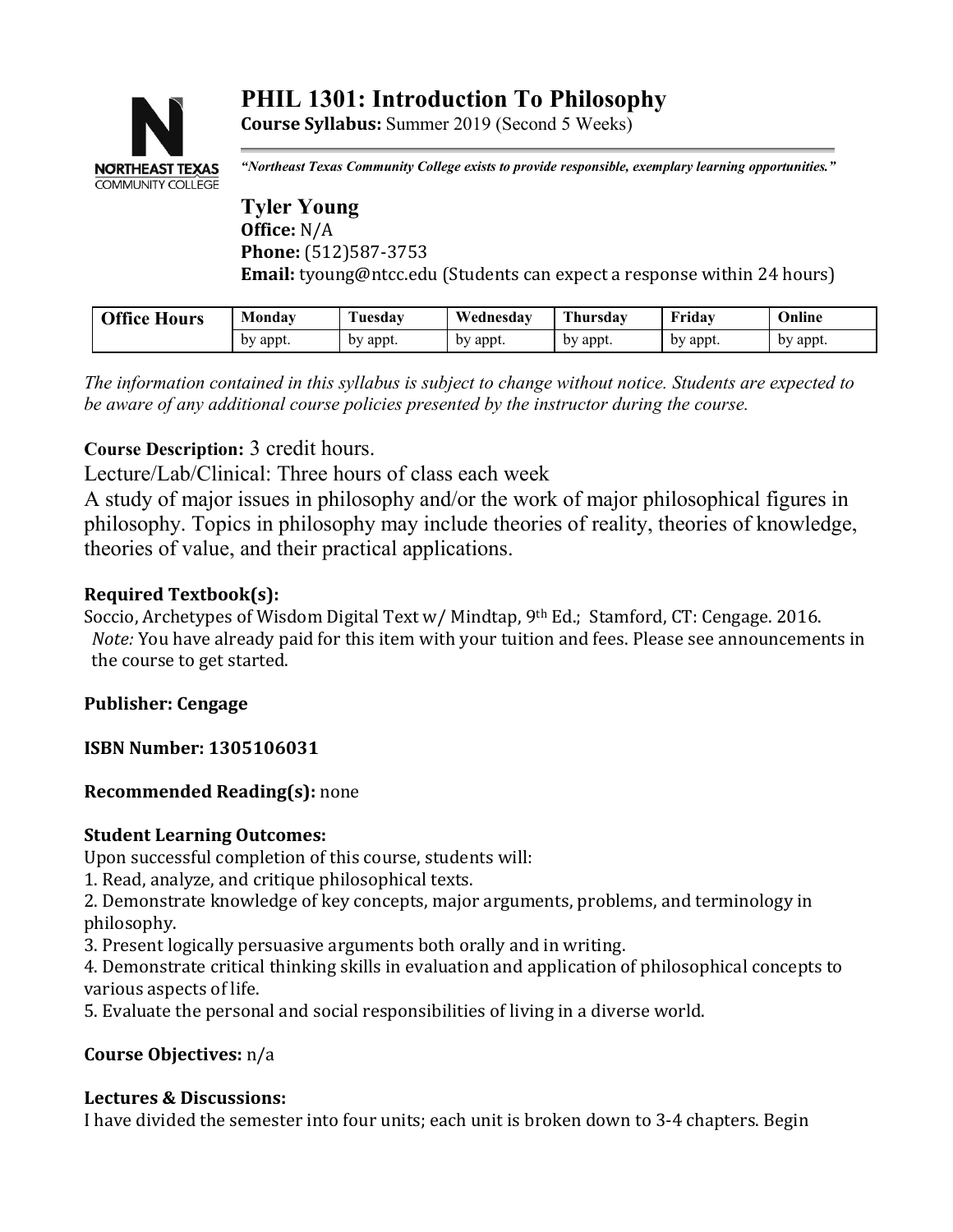every chapter by reading it, then review the PPT lecture notes, complete the required Aplia assignments and discussion board and take the unit test.

### **Evaluation/Grading Policy:**

 $90 - 100\% = A$  $80 - 89\% = B$  $70 - 79\% = C$  $60 - 69\% = D$  $0 - 59\% = F$ 

Explanation of Grading Scale:

A = The letter grade of A represents that, in all areas of evaluation, the student has demonstrated an excellent understanding of the course subject matter and an exemplary ability to effectively communicate it. The student has also excelled in the ability to educate himself/herself. Through all assignments and discussions, the student has consistently demonstrated accurate factual knowledge, analytical skill, interdisciplinary association, and practical application of the subject matter to daily living habits and problems.

B = The letter grade of B represents that, in some areas of evaluation, the student has demonstrated competency of the subject matter. The student could improve in one or all of the following areas: the accuracy of factual recollection, the aptitude to critically analyze a text, an awareness of the association of the subject matter, the communication and consistent application of his/her knowledge.

C = The letter grade of C represents that the student has demonstrated an average knowledge of the basic facts of the subject matter and has demonstrated a rudimentary ability to gain knowledge through his own study. The student requires further education and practice of critical thinking skills. The student also needs to strengthen his/her ability to explain the subject matter clearly and effectively.

D = The letter grade of D represents that the student requires further educational instruction in basic content, application, and communication of the subject matter. The student's factual knowledge and skills in communication and application are adequate for the attainment of a degree at NTCC, but further education is necessary for the mastery of the subject.

F = The letter grade of F represents that the student has not demonstrated an elementary level of knowledge of the subject matter. The student also has not demonstrated the skills or discipline necessary to learn the subject matter.

Grading and Evaluation: A student's grade will be based upon performance in five areas (including the tests):

1. Orientation Quiz - 2%

The student should print the syllabus to assist them with the questions contained within the Orientation Quiz. This assessment is worth 2% and is due on July 16.

2. Introduction Discussion - 3%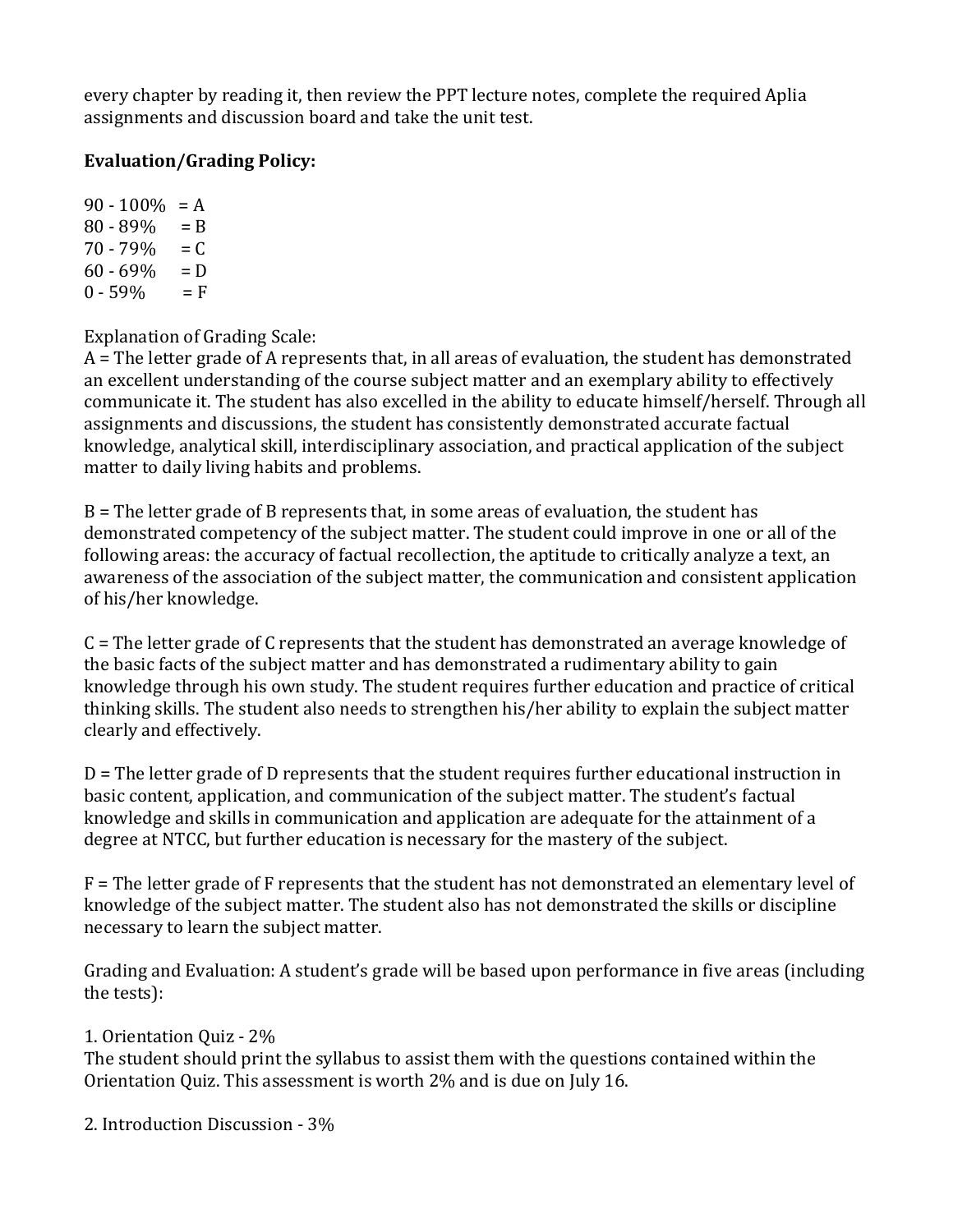Create a thread where you introduce yourself to the class and post a picture. In your introduction you can include what your academic goals are (what you want to be) and address the reason why it is important to have a class on ethics for people in that profession. You also need to respond to a classmate's post. This is worth 3% of your overall grade (1 point for post, 1 for picture and 1 for response); this is due on July 17.

#### 2. Mindtap/Aplia/Chapter Quizzes Assignments - 35%

Students need to complete all required assignments within Mindtap by the listed due dates. This is worth 35% of your overall grade. Notice: please do not wait until the deadline to begin working on these assignments. You are given weeks to complete them and it is the assumption of the professor that you will begin working on them right away. It is not his practice to accept late work and it is the student's responsibility to stay ahead of schedule to avoid being late on the assignments.

The following list are the due dates for each unit:

Unit 1: Tuesday, July 23 Unit 2: Tuesday, July 30 Unit 3: Tuesday, August 6 Unit 4: Tuesday, August 13

#### 4. Discussion Boards - 20%

 The discussion boards are another opportunity to practice critical thinking. Do not merely give your opinion regarding the topic or the statements made in the discussion posts. Do not simply agree with a classmate's position. Critically analyze the article and the posts and explain your opinion by providing well-reasoned arguments for your position.

 Each discussion post is due on a certain day. Late posts will not be accepted for credit. A student must contribute at least two substantive posts to each discussion forum for a total of 12 posts during the course. A substantive post consists of analytical questions, intelligent comments, illustrations of pertinent personal experiences, etc. Simple written agreement concerning an issue or repetition of ideas does not count as a substantive post. Please note the following points:

 1. The first substantive post must be your original response to the forum topic, questions, and article.

 2. The second and third posts are responses to your classmates' original posts. In order to receive full credit, all posts must be respectful in tone, thorough (at least 100 words in length), substantive, and written according to the rules of proper English grammar and spelling. No late posts, for any reason, will be accepted for credit.

 The discussion forum will be graded based on the tone, thoroughness, substantive nature, grammatical quality, and quantity of the student's posts. Each discussion forum is worth 100 points and all four Unit discussions will compise a total of 20% of the overall course grade.

Unit 1 Discussion: Chapter 4 Posts 1-3 due July 23

Unit 2 Discussion: Chapter 5 Posts 1-3 due July 30

Unit 3 Discussion: Chapter 13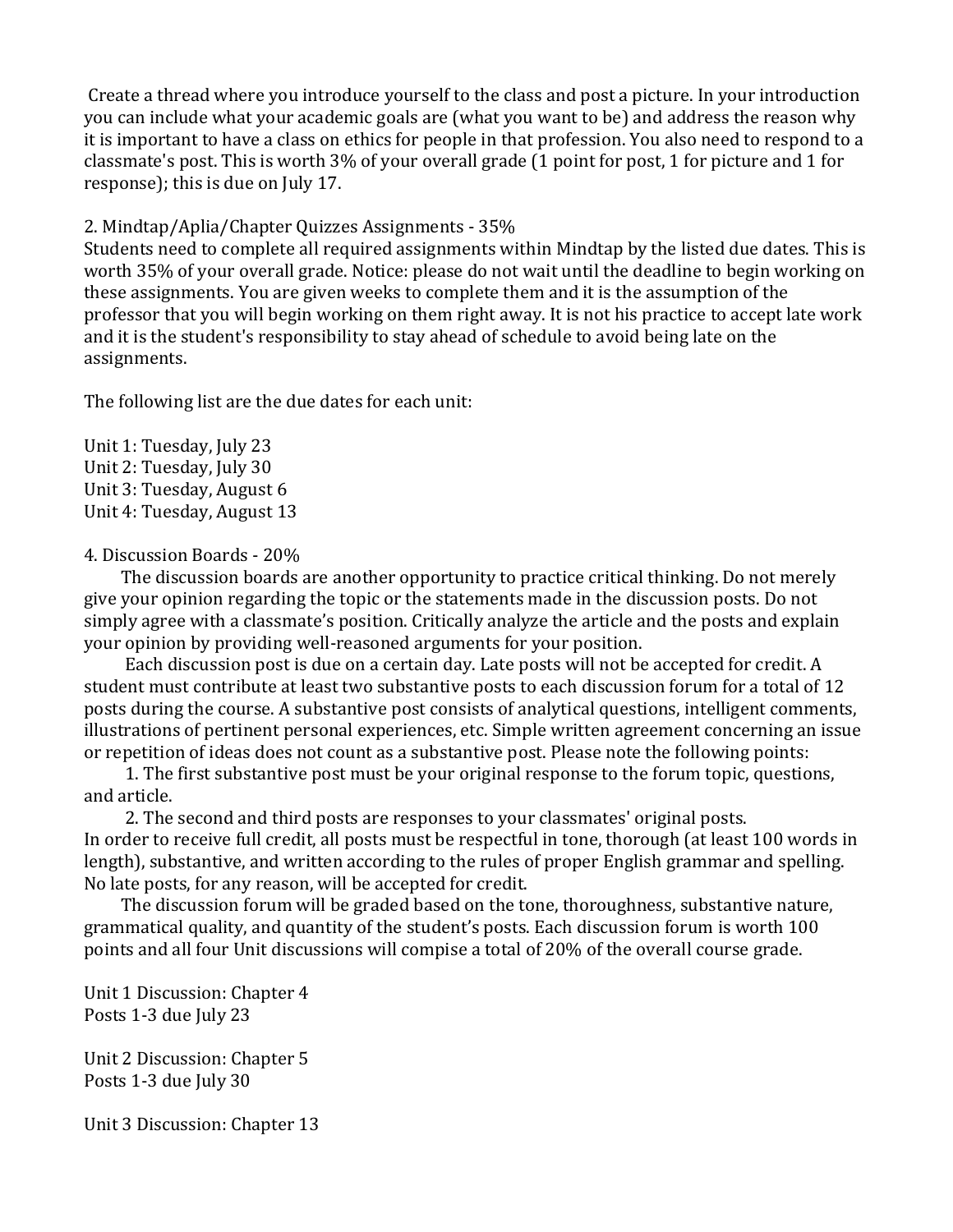Posts 1-3 due August 6

Unit 4 Discussion: Chapter 16 Posts 1-3 due August 13

```
5. Tests - 40% (See below)
```
### **Tests/Exams:**

 Each Unit will culminate with an online test. The questions may be multiple choice, matching, fill-in-the-blank, true/false or short answer. It is anticipated that each test will be 50 questions and students will have one hour to complete. Students need to have a thorough understanding of the material before taking the test. While you may use your textbook you will simply not have enough time to look for all the answers.

 There are four tests this semester and the lowest score will be dropped. Students need to have reliable internet access as a test will not be restarted because of technical error. It is also recommended that students not wait until the very last moment to take a test as this can cause a great deal of traffic on the server and could slow things down or lead to technical malfunctions. The instructor understands that things can happen and this is why the lowest score will be dropped. The dropping of the lowest score is a response to technical difficulties and not personal issues. Each test is worth 100 points and with the lowest score dropped this section is worth 40% of the student's overall class score. Here are the scheduled test dates:

Unit 1 Test: Chapters 1-4: July 23 Unit 2 Test: Chapters 5-8: July 30 Unit 3 Test: Chapters 9-13: August 6 Unit 4 Test: Chapters 14-18: August 13

All work will be graded within 72 hours of the when it was due.

### **Assignments:**

Students are expected to complete all assignments by the due date and time stated. No late work will be accepted for credit and no make-up work will be permitted except for medical emergencies, official college activities, or personal emergency situations. A medical emergency is defined as sickness requiring hospitalization or isolation. All medical emergencies must be verified by a doctor's note. An official college activity is any activity that the college has mandated for students. A personal emergency is limited to death of a relative or unforeseeable and immediate hardship. All excuses for make-up work must be verified by the instructor. It is the student's responsibility to contact the instructor to schedule make-up work due to a medical or personal emergency. The instructor may permit or deny make-up work.

### **Student Responsibilities/Expectations:**

### Assignment Requirements:

Students are expected to complete all assignments by the due date and time stated in the Lectures and Discussion Schedule and Syllabus. Analytical Questions, Discussion Forum posts, Quizzes, the Special Assignment, and the Final Exam are due by 11:59 pm on their scheduled date. No late work will be accepted for credit and no make-up work will be permitted except for medical emergencies, official college activities, or personal emergency situations. A medical emergency is defined as sickness requiring hospitalization or isolation. All medical emergencies must be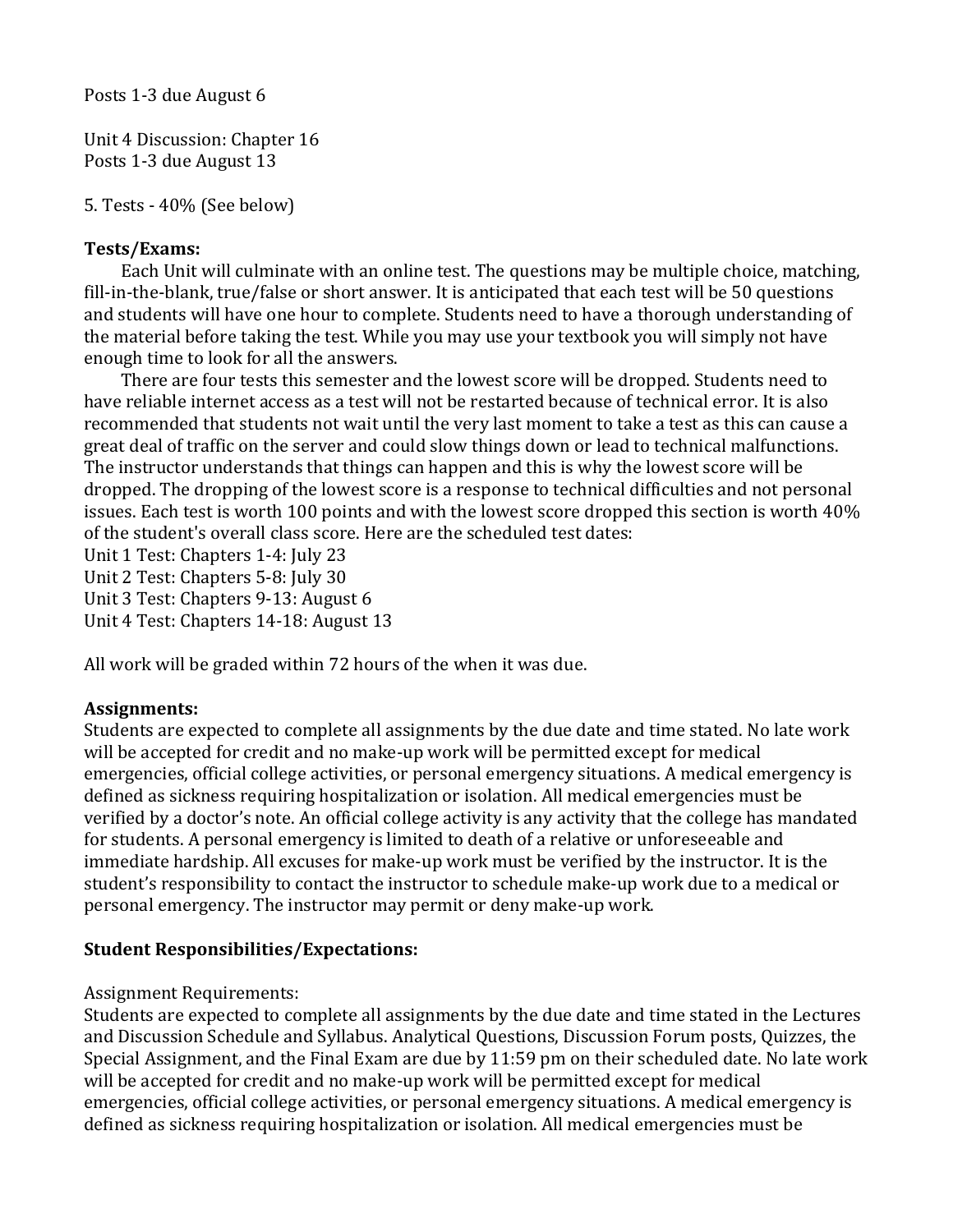verified by a doctor's note. An official college activity is any activity that the college has mandated for students. A personal emergency is limited to death of a relative or unforeseeable and immediate hardship. All excuses for make-up work must be verified by the instructor. It is the student's responsibility to contact the instructor to schedule make-up work due to a medical or personal emergency. The instructor may permit or deny make-up work.

## Attendance Policy:

Since this course is an online course, the attendance policy is the following: a student must log in at least once a week (7 day period) for the duration of the course. If a student does not sign in for a week (7 day period), the instructor may begin drop procedures for a student. The instructor will keep records of attendance. If the attendance policy is broken, the instructor will examine the reasons for the student's absences, the student's work in the class, and determine whether it is in the student's best interest to remain in the class. If the student breaks the attendance policy, the instructor may begin withdrawal procedures (up to the college's withdrawal deadline) or may fail the student for the course (after the college's withdrawal deadline has passed).

### Email and Blackboard Policy:

Students are expected to check daily the campus email account and the course Blackboard for any course changes, announcements, and assignments. Failure to check regularly the campus email and the course Blackboard may result in missed work and academic penalties. To access the course website on Blackboard, follow these steps:

1. Log on to the NTCC My Eagle Portal at mycampus.ntcc.edu.

2. Your portal Login name is your first name initial + your last name + last 3 digits of your social security number. The Password is your date of birth in an 8 digit format mmddyyyy.

3. Under the "Launch Pad" click on the Blackboard Icon. It looks like this:

4. After logging in, under the My Courses list, select the link associated with this class.

5. Blackboard Mail is found on the left-hand side of the course home page.

NTCC Academic Honesty Statement:

"Students are expected to complete course work in an honest manner, using their intellects and resources designated as allowable by the course instructor. Students are responsible for addressing questions about allowable resources with the course instructor. NTCC upholds the highest standards of academic integrity. This course will follow the NTCC Academic Honesty policy stated in the Student Handbook."

# Plagiarism:

Plagiarism is defined as using or imitating another's words, ideas, or work in general without proper citation of that source. Plagiarism is easy to commit and also easy to catch. Although students generally plagiarize due to academic laziness or naïveté, plagiarism is always inexcusable. Instances of plagiarism will be dealt with on an individual basis. The instructor may penalize the student for the specific assignment by assigning a grade of zero, or he may fail the student for the entire course. The discipline regarding plagiarism is up to the discretion of the instructor.